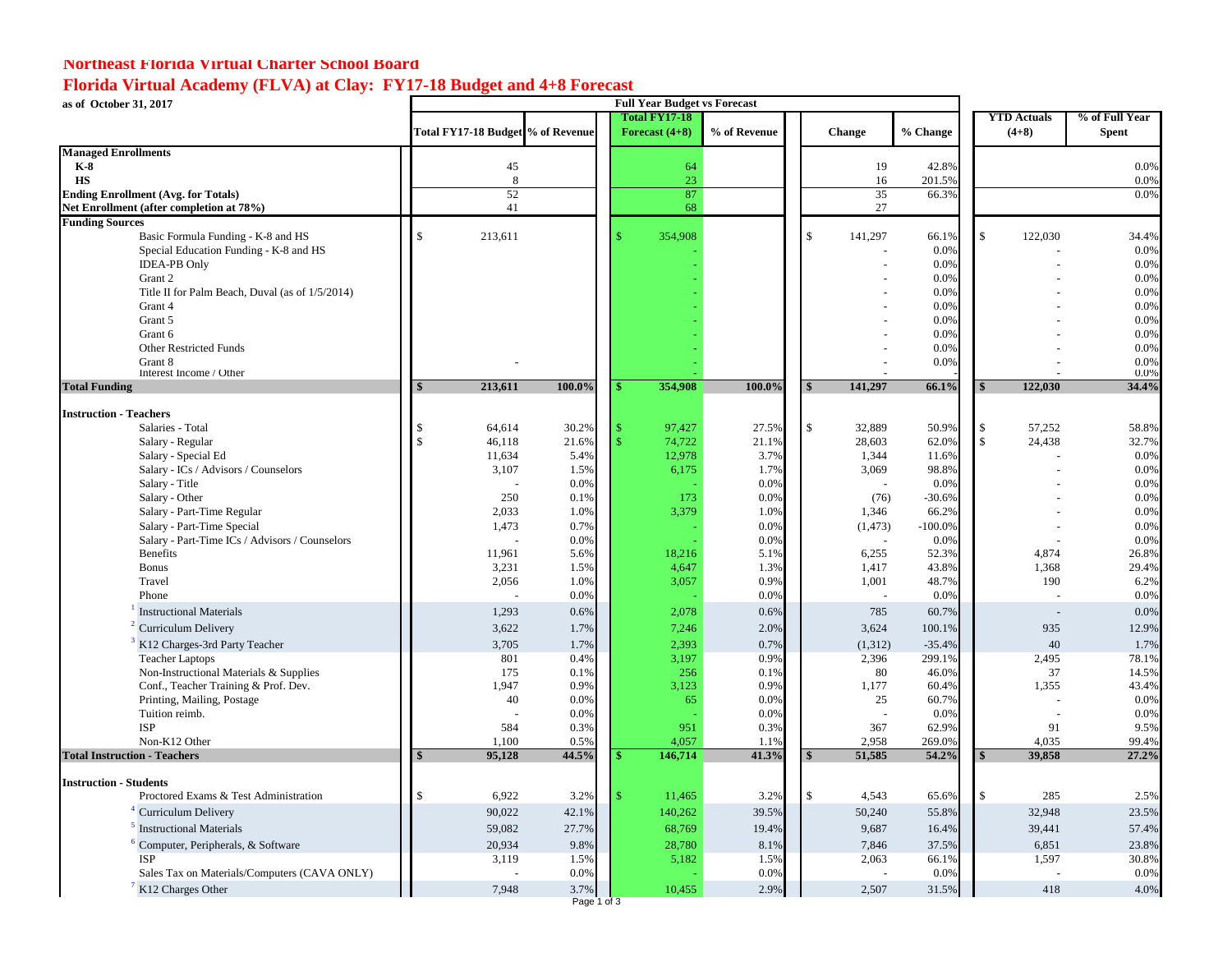## **Northeast Florida Virtual Charter School Board**

# **Florida Virtual Academy (FLVA) at Clay: FY17-18 Budget and 4+8 Forecast**

**as of October 31, 2017**

| as of October 31, 2017                              |                                   |              | <b>Full Year Budget vs Forecast</b> |                      |              |              |                          |                      |               |                    |                |
|-----------------------------------------------------|-----------------------------------|--------------|-------------------------------------|----------------------|--------------|--------------|--------------------------|----------------------|---------------|--------------------|----------------|
|                                                     |                                   |              |                                     | <b>Total FY17-18</b> |              |              |                          |                      |               | <b>YTD</b> Actuals | % of Full Year |
|                                                     | Total FY17-18 Budget % of Revenue |              |                                     | Forecast $(4+8)$     | % of Revenue |              | Change                   | % Change             |               | $(4+8)$            | <b>Spent</b>   |
| Non-K12 Other                                       | 1,660                             | 0.8%         |                                     | 1,469                | 0.4%         |              | 192                      | 13.0%                |               | 1,467              | 99.9%          |
| <b>Total Instruction - Students</b>                 | 189,688                           | 88.8%        |                                     | 266,382              | 75.1%        |              | 76,694                   | 40.4%                |               | 83.007             | 31.2%          |
| <b>Student and Family Services</b>                  |                                   |              |                                     |                      |              |              |                          |                      |               |                    |                |
| Special Ed Contracted Svcs & Other Related Exp.     | \$<br>11,985                      | 5.6%         |                                     | 31,646               | 8.9%         | $\mathbb{S}$ | 19,661                   | 164.0%               | \$.           | 2,719              | 8.6%           |
| <b>Field Trips</b>                                  | 404                               | 0.2%         |                                     | 281                  | 0.1%         |              | (124)                    | $-30.6%$             |               |                    | 0.0%           |
| Hybrid Program                                      |                                   | 0.0%         |                                     |                      | 0.0%         |              | $\overline{\phantom{a}}$ | 0.0%                 |               |                    | 0.0%           |
| <b>School Events</b>                                | 404                               | 0.2%         |                                     | 281                  | 0.1%         |              | (124)                    | $-30.6%$             |               |                    | 0.0%           |
| <b>Annual School Reports</b>                        |                                   | 0.0%         |                                     |                      | 0.0%         |              |                          |                      |               |                    | 0.0%           |
| School Premiums                                     |                                   | 0.0%         |                                     |                      | 0.0%         |              |                          |                      |               |                    | 0.0%           |
| Non-K12 Other                                       |                                   | 0.0%         |                                     |                      | 0.0%         |              |                          |                      |               |                    | 0.0%           |
| <b>Total Student and Family Services</b>            | 12,793                            | 6.0%         |                                     | 32,207               | 9.1%         |              | 19,414                   | 151.8%               |               | 2,719              | 8.4%           |
| <b>School Administration &amp; Governance</b>       |                                   |              |                                     |                      |              |              |                          |                      |               |                    |                |
| <b>Educational Services</b>                         | 32,042                            | 15.0%        |                                     | 53,236               | 15.0%        |              | 21,195                   | 66.1%                |               | 18,305             | 34.4%          |
| Oversight/Sponsor Fee                               | 10,681                            | 5.0%         |                                     | 17,745               | 5.0%         |              | 7,065                    | 66.1%                |               | 6,102              | 34.4%          |
| Legal Services                                      | 48,085                            | 22.5%        |                                     | 46,716               | 13.2%        |              | (1,369)                  | $-2.8%$              |               |                    | 0.0%           |
| Payroll Services                                    |                                   | 0.0%         |                                     |                      | 0.0%         |              |                          | 0.0%                 |               |                    | 0.0%           |
| Auditing - External                                 | 14,000                            | 6.6%         |                                     | 13,938               | 3.9%         |              | (63)                     | $-0.4%$              |               | 7,000              | 50.2%          |
| Board Development & Training                        | 12,500                            | 5.9%         |                                     | 11,956               | 3.4%         |              | (544)                    | $-4.4%$              |               | 217                | 1.8%           |
| <b>Administrator Travel</b>                         | 1,684                             | 0.8%         |                                     | 1,182                | 0.3%         |              | (502)                    | $-29.8%$             |               | 110                | 9.3%           |
| <b>Administrator Phone</b>                          |                                   | 0.0%         |                                     |                      | 0.0%         |              |                          | 0.0%                 |               |                    | 0.0%           |
| Admin Computer, Peripherals, & Software             | 875                               | 0.4%         |                                     | 1,474                | 0.4%         |              | 598                      | 68.3%                |               | 148                | 10.0%          |
| Non-K12 Administrative Staff Salaries               |                                   | 0.0%         |                                     |                      | 0.0%         |              |                          | 0.0%                 |               |                    | 0.0%           |
| Non-K12 Administrative Staff Benefits               |                                   | 0.0%         |                                     |                      | 0.0%         |              |                          | 0.0%                 |               |                    | 0.0%           |
| Non-K12 Administrative Staff Bonus                  |                                   | 0.0%         |                                     |                      | 0.0%         |              |                          | 0.0%                 |               |                    | 0.0%           |
| Consultants                                         |                                   | 0.0%         |                                     |                      | 0.0%         |              |                          | 0.0%                 |               |                    | 0.0%           |
| Temporary employees<br>Non-K12 Other                | 2,357<br>1,347                    | 1.1%<br>0.6% |                                     | 1,870<br>4,572       | 0.5%<br>1.3% |              | (487)<br>3,225           | $-20.7%$<br>239.4%   |               | 3,830              | 0.0%<br>83.8%  |
| <b>Total School Administration &amp; Governance</b> | 123,571                           | 57.8%        |                                     | 152,689              | 43.0%        |              | 29.119                   | 23.6%                |               | 35,710             | 23.4%          |
| <b>Technology</b>                                   |                                   |              |                                     |                      |              |              |                          |                      |               |                    |                |
| Technology Services                                 | 14,953                            | 7.0%         |                                     | 24,844               | 7.0%         |              | 9,891                    | 66.1%                |               | 8,542              | 34.4%          |
| Non-K12 Other                                       |                                   | 0.0%         |                                     |                      | 0.0%         |              |                          |                      |               |                    | 0.0%           |
| <b>Total Technology</b>                             | 14,953                            | 7.0%         |                                     | 24,844               | 7.0%         |              | 9.891                    | 66.1%                |               | 8.542              | 34.4%          |
|                                                     |                                   |              |                                     |                      |              |              |                          |                      |               |                    |                |
| <b>Insurance / Facilities / Other</b>               |                                   |              |                                     |                      |              |              |                          |                      |               |                    |                |
| Rent                                                | $\mathbf{\hat{S}}$<br>2,667       | 1.2%         |                                     | 1,899                | 0.5%         | $\mathbf{s}$ | (769)                    | $-28.8%$             | $\mathcal{L}$ | 658                | 34.6%          |
| Maintenance/Repair Facility                         | 1,503                             | 0.7%         |                                     | 1,135                | 0.3%         |              | (368)                    | $-24.5%$             |               | 456                | 40.2%          |
| Water & Electric                                    | 525                               | 0.2%         |                                     | 311                  | 0.1%         |              | (214)                    | $-40.7%$             |               | 137                | 44.0%          |
| Telephone<br><b>Internet Connection</b>             | 2,667<br>339                      | 1.2%<br>0.2% |                                     | 1,900<br>244         | 0.5%<br>0.1% |              | (768)<br>(96)            | $-28.8%$<br>$-28.3%$ |               | 755<br>100         | 39.7%<br>41.1% |
| Conference calls                                    | 135                               | 0.1%         |                                     | 94                   | 0.0%         |              | (41)                     | $-30.4%$             |               | 11                 | 11.4%          |
| Copier / Fax Lease                                  | 606                               | 0.3%         |                                     | 496                  | 0.1%         |              | (110)                    | $-18.1%$             |               | 99                 | 20.0%          |
| <b>Outside Copying</b>                              | 34                                | 0.0%         |                                     | 23                   | 0.0%         |              | (10)                     | $-30.6%$             |               |                    | 0.0%           |
| Office Postage and Shipping                         | 505                               | 0.2%         |                                     | 359                  | 0.1%         |              | (146)                    | $-28.8%$             |               | 117                | 32.6%          |
| Office supplies and equipment                       | 1,617                             | 0.8%         |                                     | 1,105                | 0.3%         |              | (512)                    | $-31.6%$             |               | 870                | 78.7%          |
| Computer equip. & installation                      | 723                               | 0.3%         |                                     | 502                  | 0.1%         |              | (221)                    | $-30.6%$             |               |                    | 0.0%           |
| General Liability Insurance                         | 2,425                             | 1.1%         |                                     | 1,564                | 0.4%         |              | (861)                    | $-35.5%$             |               | 453                | 29.0%          |
| Bank fees                                           | 162                               | 0.1%         |                                     | 211                  | 0.1%         |              | 49                       | 30.3%                |               | 113                | 53.7%          |
| Depreciation                                        | 6,408                             | 3.0%         |                                     | 10,647               | 3.0%         |              | 4,239                    | 66.1%                |               |                    | 0.0%           |
| Non-K12 Other                                       | 438                               | 0.2%         |                                     | 302                  | 0.1%         |              | (136)                    | $-31.1%$             |               | $\Omega$           | 0.1%           |
| <b>Total Insurance / Facilities / Other</b>         | 20,754                            | 9.7%         |                                     | 20,790               | 5.9%         |              | 37                       | 0.2%                 |               | 3,769              | 18.1%          |
|                                                     |                                   | Page 2 of 3  |                                     |                      |              |              |                          |                      |               |                    |                |